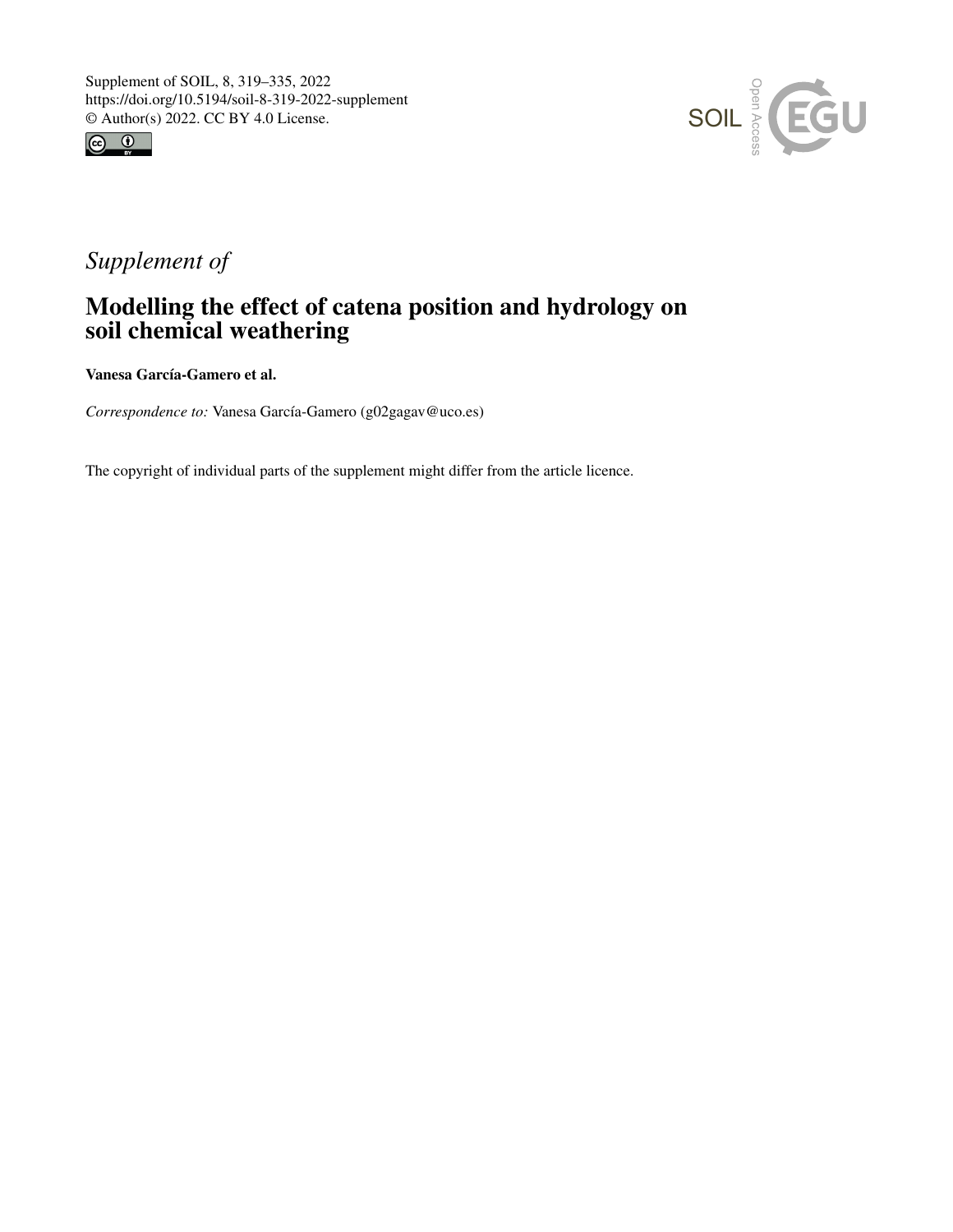|  | Table S1: Profile SC4. Description of the horizons <sup>a</sup> . |
|--|-------------------------------------------------------------------|
|--|-------------------------------------------------------------------|

| Depth (cm) | Horiz. | <b>Description</b>                                                                                                                                                                                                                                                                                                                                                                                     |
|------------|--------|--------------------------------------------------------------------------------------------------------------------------------------------------------------------------------------------------------------------------------------------------------------------------------------------------------------------------------------------------------------------------------------------------------|
| $0-18$     | A      | Colour 7,5YR 4/3; Brown; Sandy clay; structure granular, size very fine to fine; soft; few pores, very fine,<br>irregular; few roots, very fine, distributed throughout the horizon; boundary abrupt and smooth.                                                                                                                                                                                       |
| 18-44      | B      | Colour 10YR 5/8; Yellowish Brown; Sandy clay; structure granular, size very fine to fine; soft; few pores, very<br>fine, irregular; few roots, very fine to coarse, distributed throughout the horizon; boundary gradual to wavy; 2%<br>igneous rocks fragments partly weathered, discoidal and subangular, size gravel; mottles of krotovina 2-3 cm<br>diameter; preferential routes of infiltration. |
| $44 - 110$ |        | Colour 10YR 6/6; Brownish Yellow; unweathered parent material with oxidation of manganese, some yellow-<br>grey mottles, abundant dark Mn mottles.                                                                                                                                                                                                                                                     |

## **<sup>a</sup>** Munsell reading was taken on moist soil.

#### Table S2: Profile SC5. Description of the horizons<sup>a</sup>.

| Depth(cm) | Horiz. | <b>Description</b>                                                                                                                                                                                                                                                                                                      |  |  |  |  |  |  |  |
|-----------|--------|-------------------------------------------------------------------------------------------------------------------------------------------------------------------------------------------------------------------------------------------------------------------------------------------------------------------------|--|--|--|--|--|--|--|
| $0-18$    | А      | Colour 7,5YR 3/4; Dark Brown; Sandy loam; structure subangular, size very fine to coarse; soft; few pores, very<br>fine, irregular; common roots, very fine to very coarse, distributed throughout the horizon; boundary abrupt and<br>wavy; 2% igneous rocks fragments, subprismoidal and angular, fine-medium gravel. |  |  |  |  |  |  |  |
| 18-60     | B      | Colour 5YR 4/6; Yellowish Red; Sandy loam; structure granular, size medium to coarse; soil loose; no pores;<br>common roots, very fine to very coarse, distributed throughout the horizon; boundary abrupt and wavy; horizon<br>very weathered, no igneous rocks fragments.                                             |  |  |  |  |  |  |  |
| 60-100    |        | Colour 10YR 5/6; Yellowish Brown; unweathered parent material; mottles of manganese; very few roots, very<br>fine to very coarse, between peds.                                                                                                                                                                         |  |  |  |  |  |  |  |
| а         |        | Munsell reading was taken on moist soil.                                                                                                                                                                                                                                                                                |  |  |  |  |  |  |  |

#### Table S3: Profile SC6. Description of the horizons<sup>a</sup>.

| Depth (cm) | Horiz. | <b>Description</b>                                                                                                                                                                                                                                                                                                                          |
|------------|--------|---------------------------------------------------------------------------------------------------------------------------------------------------------------------------------------------------------------------------------------------------------------------------------------------------------------------------------------------|
| $0 - 55$   | А      | Colour 7,5YR 2,5/2; Very Dark Brown; Sandy loam; structure granular, size médium to coarse; soft;<br>moderately few pores, very fine to medium, irregular; common roots, very fine to very coarse, distributed<br>throughout the horizon; boundary clear and wavy; 2% igneous rocks fragments, discoidal and angular, gravel to<br>cobbles. |
| 55-95      | B      | Color 7,5YR 4/3; Brown; loamy sand; structure granular, size medium to very coarse; slightly hard; moderately<br>few pores, very fine to medium, irregular; moderately few roots, very fine to very coarse, distributed throughout<br>the horizon; 20-25% igneous rocks fragments, subidscoidal and angular, gravel to boulders.            |

## **<sup>a</sup>** Munsell reading was taken on moist soil.

#### Table S4: Profile SC7. Description of the horizons<sup>a</sup>.

| Depth (cm) | Horiz. | <b>Description</b>                                                                                                                                                                                                                                                                                                                                                                                                                                                                                      |
|------------|--------|---------------------------------------------------------------------------------------------------------------------------------------------------------------------------------------------------------------------------------------------------------------------------------------------------------------------------------------------------------------------------------------------------------------------------------------------------------------------------------------------------------|
| $0 - 4.5$  | A      | Colour 7,5YR 2,5/2; Very Dark Brown; loamy sand; structure subangular, size fine to medium; soft; moderately<br>few pores, very fine to medium, irregular; common roots, very fine to very coarse, distributed throughout the<br>horizon, boundary diffuse and smooth; 5-10% igneous rocks fragments, discoidal and very angular, gravel.                                                                                                                                                               |
| 45-97      | B      | Colour 7,5YR 4/3; Brown; loamy sand; structure granular, size medium to very coarse; soft; moderately few<br>pores, very fine to medium, irregular; moderately few roots, very fine to coarse, distributed throughout the<br>horizon; boundary gradual and wavy; 15-20% igneous rocks fragments, discoidal and very angular, gravel to<br>stones; two large stones, spherical and subangular, the first $(30x25 \text{ cm})$ between 45-60 cm depth, the second<br>$(40x22$ cm) between 60-83 cm depth. |
| 97-160     | C      | Colour 2,5Y 5/3; Light Olive Brown; sand; soil loose; no pores; very few roots, medium, between peds; very<br>weathered horizon, igneous rocks fragments laminated; mottles black and orange.                                                                                                                                                                                                                                                                                                           |

**<sup>a</sup>** Munsell reading was taken on moist soil.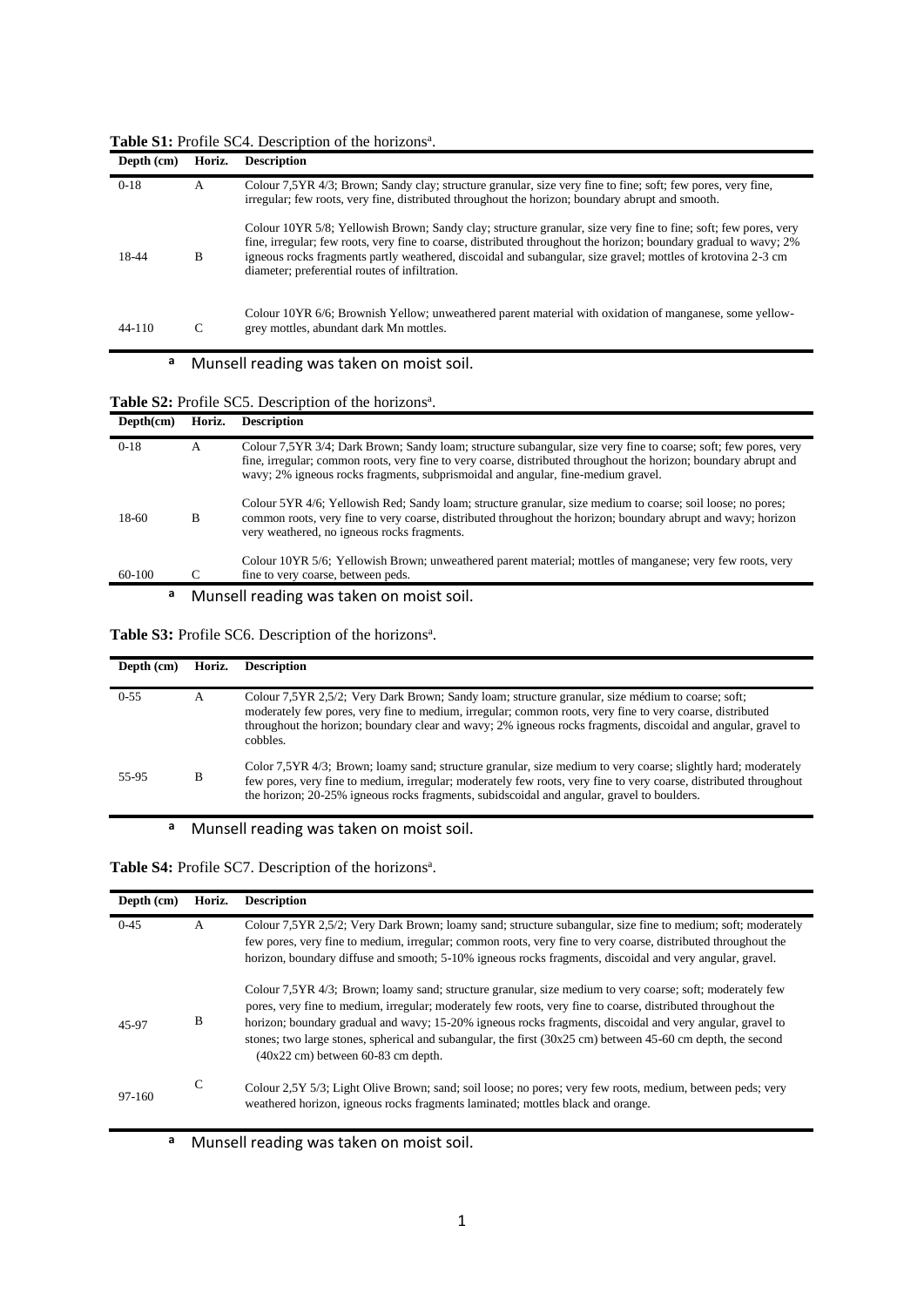| Tables S5: Profile SC8. Description of the horizons <sup>a</sup> . |  |  |
|--------------------------------------------------------------------|--|--|
|--------------------------------------------------------------------|--|--|

| Depth (cm) | Horiz. | <b>Description</b>                                                                                                                                                                                                                                                                                                                                     |
|------------|--------|--------------------------------------------------------------------------------------------------------------------------------------------------------------------------------------------------------------------------------------------------------------------------------------------------------------------------------------------------------|
| $0-14$     | A      | Colour 7.5YR 3/1; Very Dark Gray; loamy sand; structure subangular, size fine to medium; slightly hard; few<br>pores, very fine to very coarse, irregular; common roots, very fine to very coarse, distributed throughout the<br>horizon; boundary clear and wavy; 15% igneous rocks fragments, discoidal and very angular, coarse gravel.             |
| 14-47      | B      | Colour 10YR 5/6; Yellowish Brown; Sandy loam; structure subangular; size medium to coarse; slightly hard;<br>few pores, very fine to very coarse, irregular; common roots, very fine to very coarse, distributed throughout the<br>horizon; boundary abrupt and irregular; 2-5% igneous rocks fragments, discoidal and very angular, medium<br>gravel. |
| 47-240     | ⌒      | Colour 7,5YR 5/8; Strong Brown; sand; moderately hard; few pores, very fine to very coarse, irregular; common<br>roots, very fine to very coarse, distributed throughout the horizon; slightly weathered igneous rocks fragments,<br>coarse to very coarse, manganese coating between the fragments.                                                   |

## **<sup>a</sup>** Munsell reading was taken on moist soil.

Table S6: Profile SC9. Description of the horizons<sup>a</sup>.

| Depth (cm) | Horiz. | <b>Description</b>                                                                                                                                                                                                                                                                                                                     |
|------------|--------|----------------------------------------------------------------------------------------------------------------------------------------------------------------------------------------------------------------------------------------------------------------------------------------------------------------------------------------|
| $0-19$     | A      | Colour 7,5YR 2,5/3; Very Dark Brown; Sandy loam; structure subangular, size medium to coarse; slightly hard;<br>few pores, very fine, irregular; common roots, very fine to coarse, distributed throughout the horizon, boundary<br>abrupt and wavy; 2-5% igneous rocks fragments, discoidal and very angular, size gravel to cobbles. |
| 19-57      | B      | Colour 7,5YR 4/6; Strong Brown; loamy sand; structure subangular; size very fine to fine; soft; few pores, very<br>fine, irregular; common roots, very fine to coarse, distributed throughout the horizon; boundary abrupt and<br>irregular; 2-5% igneous rocks fragments, discoidal and very angular, fine gravel,                    |
| 57-137     |        | Colour 7,5YR 6/8; Reddish Yellow; sand; structure massive; size medium; slightly hard; few pores, very fine,<br>irregular; common roots, very fine to coarse, distributed throughout the horizon; very weathered igneous rocks<br>fragments (parent material).                                                                         |

### **<sup>a</sup>** Munsell reading was taken on moist soil.

Table S7: Profile SC10. Description of the horizons<sup>a</sup>.

| Depth (cm) | Horiz.         | <b>Description</b>                                                                                                                                                                                                                                                                                                                                                                |
|------------|----------------|-----------------------------------------------------------------------------------------------------------------------------------------------------------------------------------------------------------------------------------------------------------------------------------------------------------------------------------------------------------------------------------|
| $0-12,5$   | A              | Colour 7,5YR 3/4; Dark Brown; loamy sand; structure subangular, size medium to coarse; soft; few pores, very<br>fine, irregular; common roots, very fine to fine, distributed throughout the horizon; boundary very abrupt and<br>wavy; 0-2% igneous rocks fragments, discoidal and very angular, gravel.                                                                         |
| 12.5-51    | B              | Colour 7,5YR 7/8; Reddish Yellow; Sandy clay; structure massive, size medium to coarse; moderately hard;<br>few pores, very fine, irregular; few roots, very fine to coarse, distributed throughout the horizon.                                                                                                                                                                  |
| 51-73      | C <sub>1</sub> | Colour 7,5YR 5/6; Strong Brown; sand; structure massive; unit soil loose; few pores, very fine, irregular; few<br>roots, very fine to coarse, distributed throughout the horizon; boundary gradual and smooth; 0-2% igneous rocks<br>fragments, discoidal and very angular, gravel, clay accumulation surfaces above fragments, accumulation of<br>roots in water channels.       |
| 73-100     | C <sub>2</sub> | Colour 7,5YR 6/8; Reddish Yellow; sand; structure massive; unit soil loose; few pores, very fine, irregular; few<br>roots, very fine to coarse, distributed throughout the horizon; 0-2% igneous rocks fragments, discoidal and very<br>angular, parental material; clay accumulation surfaces above fragments, preference routes roots accumulation<br>presence of water canals. |

**<sup>a</sup>** Munsell reading was taken on moist soil.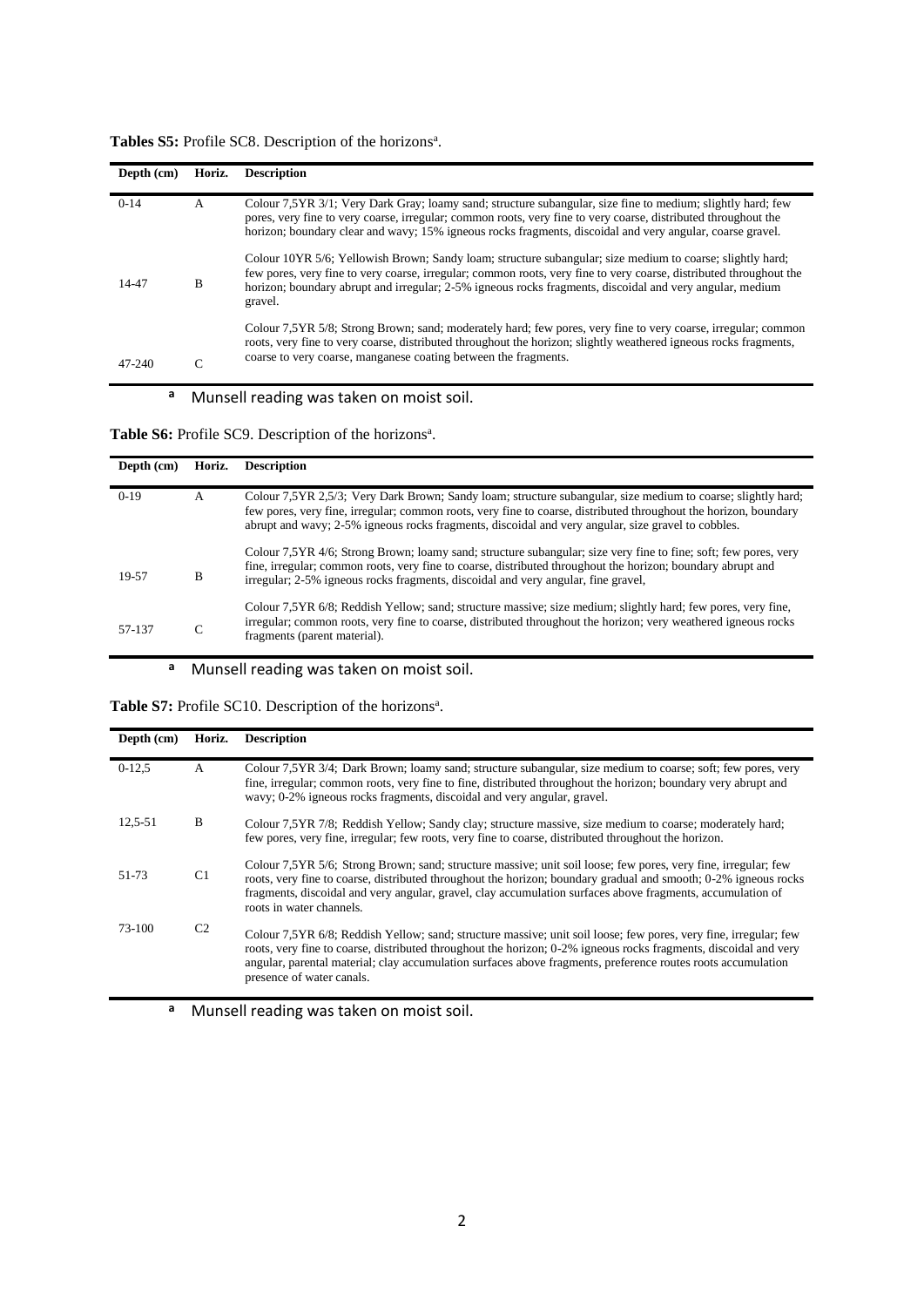|                                    | Profile<br><b>Profile Photo</b> |              | Depth         | Exchangeable cations $(\text{cmol}_{(+)} \text{kg}^{-1})$<br>$CaCO3$ %<br>$\mathbf{OC}\%$<br>$pH_{1:2.5}$ |                     |         | $CECcmol+$ | Sand                    | Silt        | Clay      |                             |      |         |         |
|------------------------------------|---------------------------------|--------------|---------------|-----------------------------------------------------------------------------------------------------------|---------------------|---------|------------|-------------------------|-------------|-----------|-----------------------------|------|---------|---------|
|                                    |                                 | Horizon      | $\mathbf{cm}$ |                                                                                                           |                     |         | Ca         | Mg                      | $_{\rm Na}$ | $\bf K$   | $\mathbf{k}\mathbf{g}^{-1}$ |      | $\%$    |         |
|                                    |                                 | $\mathbf A$  | $0 - 18$      | 5.7                                                                                                       | $\,0\,$             | 1.3     | 6.9        | $1.1\,$                 | 0.38        | 0.24      | 8.7                         | 73.2 | 20.9    | 5.9     |
|                                    |                                 | $\, {\bf B}$ | $18 - 44$     | 5.9                                                                                                       | $\overline{0}$      | 0.28    | $6.2\,$    | 1.3                     | 0.36        | 0.15      | 7.9                         | 73.7 | 19.5    | $6.8\,$ |
| SC <sub>4</sub>                    |                                 | $\mathbf C$  | 44-110        | $6.1\,$                                                                                                   | $\,$ 0 $\,$         | 0.1     | 5.8        | 1.9                     | 0.37        | 0.12      | 8.3                         | 77.1 | 15.7    | 7.2     |
|                                    |                                 | $\mathbf A$  | $0 - 18$      | $6.0\,$                                                                                                   | $\mathsf{O}\xspace$ | 0.66    | 8.7        | 1.6                     | 0.4         | 0.2       | 10.9                        | 75.7 | 18.1    | $6.2$   |
|                                    | Hrz                             |              |               |                                                                                                           |                     |         |            |                         |             |           |                             |      |         |         |
| SC5                                |                                 | $\, {\bf B}$ | 18-60         | $6.2\,$                                                                                                   | $\mathsf{O}\xspace$ | 0.19    | 11.0       | 2.4                     | 0.4         | 0.15      | 14.0                        | 85.7 | 9.6     | 4.7     |
|                                    | Hrz C                           | $\mathbf C$  | $60 - 100$    | 5.9                                                                                                       | $\mathbf 0$         | 0.12    | $10\,$     | $\overline{\mathbf{3}}$ | 0.5         | 0.15      | 13.6                        | 86.4 | 9.9     | 3.7     |
|                                    | Hrz                             | $_{\rm A}$   | $0 - 55$      | 6.6                                                                                                       | $0.1\,$             | 0.7     | 10.5       | 2.6                     | 0.5         | $0.2\,$   | 13.7                        | 69.5 | 22.4    | 8.1     |
| SC <sub>6</sub>                    | Hrz 8                           | $\, {\bf B}$ | 55-95         | $7.4\,$                                                                                                   | 0.05                | 0.2     | 9.2        | $1.7\,$                 | 0.7         | $0.1\,$   | 11.7                        | 74.9 | 17.8    | 7.3     |
|                                    | Hrz A                           | $\mathbf{A}$ | $0 - 45$      | 6.3                                                                                                       | $\boldsymbol{0}$    | 0.9     | 9.2        | 2.3                     | 0.9         | $0.2\,$   | 12.7                        | 73.3 | 17.9    | $8.8\,$ |
| $\ensuremath{\mathbf{SC7}}\xspace$ |                                 | $\, {\bf B}$ | 45-97         | 6.7                                                                                                       | $\,$ 0 $\,$         | 0.3     | $\bf 8$    | $2.6\,$                 | $0.9\,$     | $0.1\,$   | 11.7                        | 78.9 | 13.3    | 7.8     |
|                                    |                                 | $\mathbf C$  | 97-160        | 7.0                                                                                                       | $\,0\,$             | $0.1\,$ | 12.4       | 5.1                     | $0.6\,$     | 0.1       | 18.3                        | 74.8 | 12.6    | 12.6    |
|                                    | <b>STATISTICS</b>               | $\mathbf A$  | $0 - 14$      | 6.21                                                                                                      | $\,0\,$             | $1.6\,$ | 12.3       | 0.98                    | $0.7\,$     | 0.35      | 14.4                        | 75.7 | $18\,$  | 6.3     |
| $SC8\,$                            | Hrz B                           | $\, {\bf B}$ | $14 - 47$     | 6.4                                                                                                       | $\boldsymbol{0}$    | 0.3     | 20.4       | 3.4                     | 0.7         | $0.2\,$   | 24.7                        | 56.5 | 32.6    | 10.9    |
|                                    |                                 | $\mathbf C$  | 47-240        | 6.1                                                                                                       | $\,0\,$             | $0.2\,$ | 20.4       | 5.6                     | $\rm 0.8$   | $0.2\,$   | 27                          | 52.4 | 35.7    | 11.9    |
|                                    |                                 | $\mathbf A$  | $0 - 19$      | 5.8                                                                                                       | $\boldsymbol{0}$    | 1.5     | 10.3       | 2.4                     | 0.7         | $0.3\,$   | 13.7                        | 71.7 | 22.4    | 5.9     |
|                                    |                                 | $\, {\bf B}$ | 19-57         | 6.3                                                                                                       | $\boldsymbol{0}$    | 0.3     | 9.1        | $2.1\,$                 | $0.7\,$     | $0.2\,$   | 12.2                        | 76.1 | 18.4    | 5.5     |
| SC9                                |                                 | $\mathbf C$  | 57-137        | 6.7                                                                                                       | $\boldsymbol{0}$    | $0.1\,$ | $8.2\,$    | 1.9                     | $0.7\,$     | $\rm 0.2$ | $11\,$                      | 81.1 | 13.6    | 5.3     |
|                                    |                                 | $\mathbf A$  | $0 - 12.5$    | 5.8                                                                                                       | $\,0\,$             | 2.75    | 14.4       | $1.6\,$                 | $0.6\,$     | 0.5       | 6.3                         | 68.5 | 24.9    | $6.6\,$ |
|                                    |                                 | $\, {\bf B}$ | $12.5 - 51$   | $6.2\,$                                                                                                   | $\,0\,$             | 0.24    | 9.5        | 1.3                     | 0.7         | $0.3\,$   | $11.8\,$                    | 84.2 | 12.1    | 3.7     |
| <b>SC10</b>                        |                                 | C1           | 51-73         | 6.6                                                                                                       | $\,0\,$             | 0.18    | 9.2        | $1.8\,$                 | 0.7         | 0.2       | 11.9                        | 86.3 | 11.2    | 2.5     |
|                                    |                                 | $\rm{C2}$    | 73-100        | 6.7                                                                                                       | $\,0\,$             | $0.1\,$ | 8.13       | 2.7                     | $0.6\,$     | 0.2       | 11.6                        | 89.5 | $\bf 8$ | 2.5     |

**Table S8:** Physical and Chemical characteristics of soil profiles (SC4-SC10).